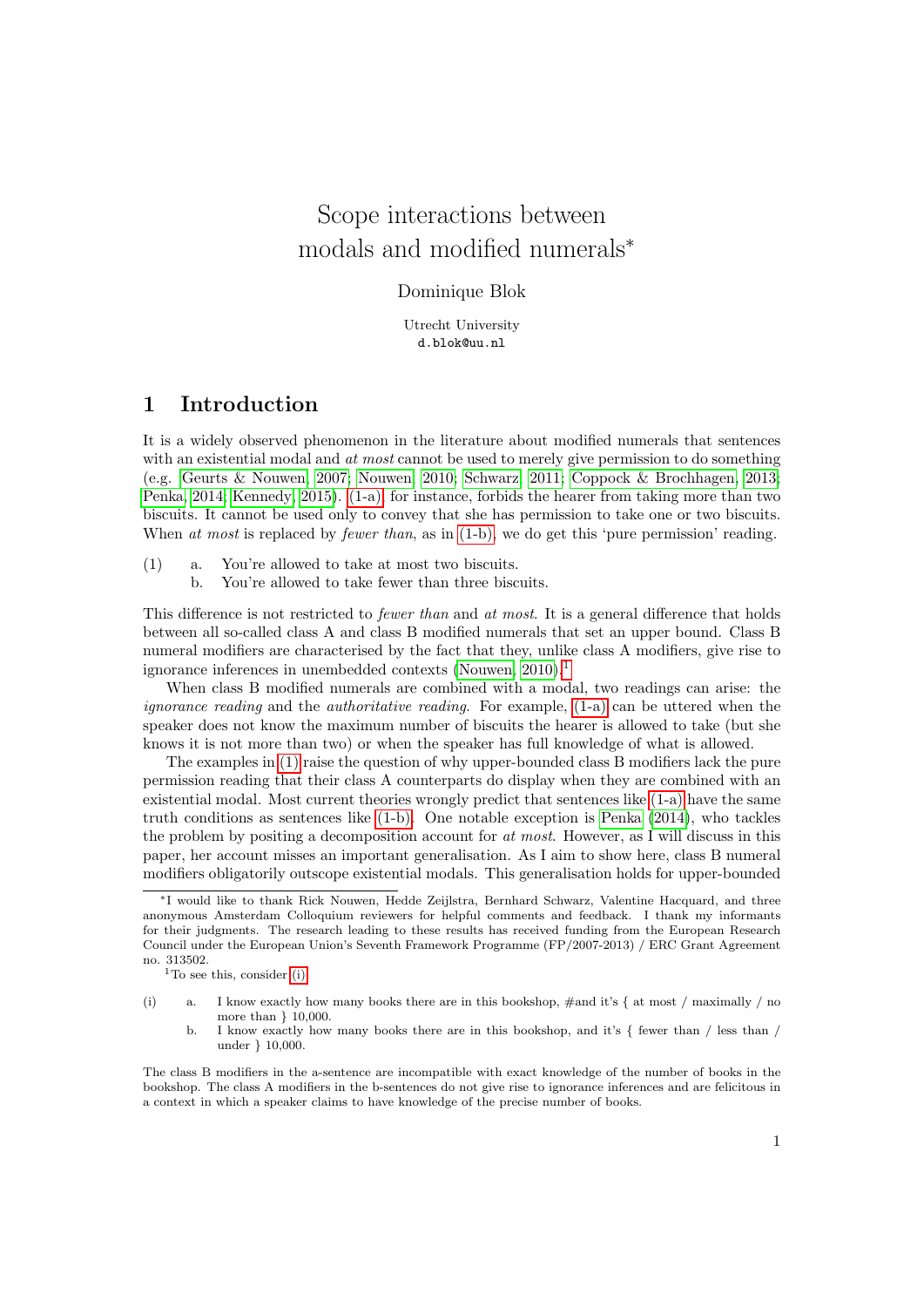modifiers like at most and maximally but also for their lower-bounded counterparts such as at least and minimally. As will become clear in this paper, this generalisation accounts for a variety of data involving lower-bounded and upper-bounded class B modifiers, root modals, epistemic modals, and islands. It also raises problems for existing theories of modified numerals.

In the following section I briefly discuss one of these existing theories [\(Schwarz, 2011\)](#page-9-2) and Penka's [\(2014\)](#page-9-4) modification of the theory. In section [3](#page-4-0) I review the data with class B modifiers and existential modals that have led me to propose the generalisation mentioned above. I also explore the consequences of this generalisation for current theories of modified numerals. Section [4](#page-9-6) concludes.

### 2 Previous accounts

### <span id="page-1-9"></span>2.1 The neo-Gricean approach

Current theories of modified numerals generally derive the ignorance and authoritative readings of sentences with numeral modifiers and modals with an implicature mechanism. I will use the account proposed in [Schwarz](#page-9-2) [\(2011\)](#page-9-2) to illustrate this. Schwarz assumes the denotations of at least and at most given in [\(2\).](#page-1-0)

<span id="page-1-8"></span><span id="page-1-7"></span><span id="page-1-0"></span>(2) a. [at least] = 
$$
\lambda d_d \lambda P_{\langle d,t \rangle} \cdot \text{MAX}\{n \mid P(n)\} \ge d
$$
  
b. [at most] =  $\lambda d_d \lambda P_{\langle d,t \rangle} \cdot \text{MAX}\{n \mid P(n)\} \le d$ 

At least and at most take a degree of type d and a degree predicate of type  $\langle d, t \rangle$  and express that the maximal degree  $n$  such that  $P$  holds of that degree is at least as high or at most as high as d. Schwarz assumes that there are two Horn sets that are used for the calculation of implicatures: the set of natural numbers; alternatives to the modified number, and a set containing the modifiers at least, exactly, and at most; alternatives to the modifier.

(3) a. {  $1, 2, 3, 4, 5, ...$  } b. { at least, exactly, at most }

#### 2.1.1 Lower-bounded modified numerals

Let us first turn to modified numerals that set a lower bound, like at least. A sentence with at least and a universal modal such as [\(4\)](#page-1-1) has two possible LFs depending on where the modified numeral takes scope. These are given in [\(5\).](#page-1-2) The narrow scope reading in [\(5-a\)](#page-1-3) says that in all permissible worlds, Mary submits one or more abstracts. The wide scope reading in [\(5-b\)](#page-1-4) says that the maximum number of abstracts such that Mary submits that many abstracts in all permissible worlds is one or higher.

- <span id="page-1-2"></span><span id="page-1-1"></span>(4) Mary is required to submit at least one abstract.
- <span id="page-1-4"></span><span id="page-1-3"></span>(5) a.  $\Box$  [MAX { n | Mary submits n abstracts }  $\geq 1$  ]
	- b. MAX {  $n \mid \Box$  [ Mary submits n abstracts  $\mid \rbrace \geq 1$

<span id="page-1-5"></span>The stronger alternatives to [\(5-a\)](#page-1-3) and [\(5-b\)](#page-1-4) are given in [\(6\)](#page-1-5) and [\(7\)](#page-1-6) respectively.

- (6) a.  $\Box$  [MAX { n | Mary submits n abstracts } = 1 ] b.  $\Box$  [MAX { n | Mary submits n abstracts } > 2 ]
- <span id="page-1-6"></span>(7) a. MAX {  $n \mid \Box$  | Mary submits n abstracts  $\mid$  } = 1 b. MAX {  $n \mid \Box$  Mary submits n abstracts  $\mid \rbrace > 2$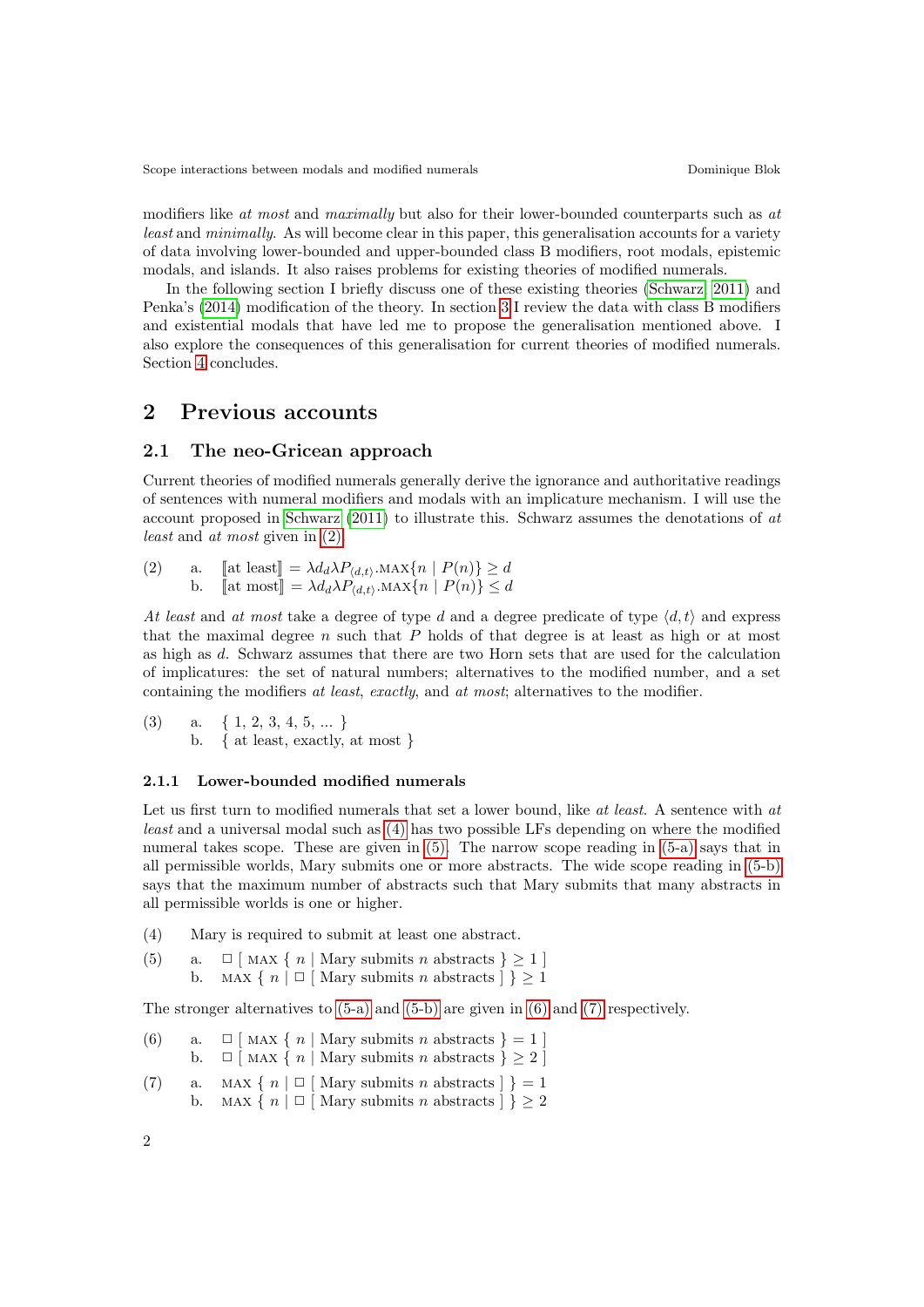The alternatives in [\(6\)](#page-1-5) are not symmetric, so the primary implicatures that arise from them can be strengthened to secondary implicatures [\(Sauerland, 2004\)](#page-9-7). The meaning of the assertion in [\(5-a\)](#page-1-3) combined with these implicatures is that the speaker believes Mary is required to submit one or more abstracts but she is not required to submit exactly one and she is not required to submit two or more.<sup>[2](#page-2-0)</sup> This reading does not involve any ignorance on the part of the speaker and is referred to as the authoritative reading.

The alternatives in [\(7\),](#page-1-6) on the other hand, are symmetric, so only primary implicatures can be derived. The primary implicatures together with the assertion generate ignorance implicatures: the speaker believes that Mary is required to submit at least one abstract, but she is not sure whether Mary is required to submit exactly one and she is not sure whether Mary is required to submit at least one. Thus, Schwarz's account derives the authoritative reading when the modified numeral takes narrow scope and the ignorance reading when the modified numeral takes wide scope.

Now let us turn to a similar example with an existential modal. A sentence like [\(8\)](#page-2-1) is taken to have the scope configurations given in [\(9\).](#page-2-2) The narrow scope reading in [\(9-a\)](#page-2-3) merely says that there is a permissible world in which Mary submits one or more abstracts. The wide scope reading in [\(9-b\)](#page-2-4) conveys that there is an upper bound to the number of abstracts Mary is allowed to submit, and that upper bound is one or higher.

- <span id="page-2-2"></span><span id="page-2-1"></span>(8) Mary is allowed to submit at least one abstract.
- <span id="page-2-4"></span><span id="page-2-3"></span>(9) a.  $\Diamond$  [MAX { n | Mary submits n abstracts }  $\geq$  1 ]
	- b. MAX {  $n | \Diamond$  | Mary submits n abstracts  $| \rbrace \geq 1$

The stronger alternatives to both [\(9-a\)](#page-2-3) and [\(9-b\),](#page-2-4) are symmetric, which leads to the ignorance implicatures in [\(10\)](#page-2-5) for [\(9-a\)](#page-2-3) and in [\(11\)](#page-2-6) for [\(9-b\)](#page-2-4) (ignorance is indicated with a question mark).

<span id="page-2-6"></span><span id="page-2-5"></span>

| (10) | a. $? \Diamond$ [MAX { n   Mary submits n abstracts } = 1 ]<br>b. $? \Diamond$ [MAX { n   Mary submits n abstracts } $\geq 2$ ]                   |
|------|---------------------------------------------------------------------------------------------------------------------------------------------------|
| (11) | a. $?MAX \{ n   \Diamond \text{[Mary submits } n \text{ abstracts } \} \} = 1$<br>b. $?MAX \{ n   \Diamond [Mary submits n abstracts ] \} \geq 2$ |

The narrow scope ignorance implicatures in [\(10\)](#page-2-5) say that the speaker does not know whether submitting one abstract is allowed or whether submitting at least two abstracts is allowed. The wide scope ignorance implicatures in [\(11\)](#page-2-6) do not indicate ignorance merely about which numbers are allowed, but about the upper bound of the allowed numbers. Thus, the wide scope reading is that the maximum allowed number of pages is at least one, but the speaker does not know if this maximum is exactly one or higher than one. As Schwarz admits, only the wide scope reading and not the narrow scope reading appears to be attested.

#### 2.1.2 Upper-bounded modified numerals

Now let us turn our attention to upper-bounded modified numerals. Parallel to [\(8\),](#page-2-1) [\(12\)](#page-2-7) has the two denotations given in  $(13)$  $(13)$  $(13)$ .<sup>3</sup> The narrow scope reading in  $(13-a)$  says that submitting one or two abstracts is allowed without excluding the possibility of submitting more abstracts. This is the unattested pure permission reading. The wide scope reading in [\(13-b\)](#page-3-2) expresses that the maximum number of abstracts Mary is allowed to submit is two or less.

<span id="page-2-7"></span><span id="page-2-0"></span><sup>&</sup>lt;sup>2</sup>This is the so-called *free choice* reading: Mary can choose freely between submitting one or more than one abstract.

<span id="page-2-8"></span><sup>&</sup>lt;sup>3</sup>I do not discuss examples with upper-bounded modified numerals and universal modals here as they are not relevant for the current discussion.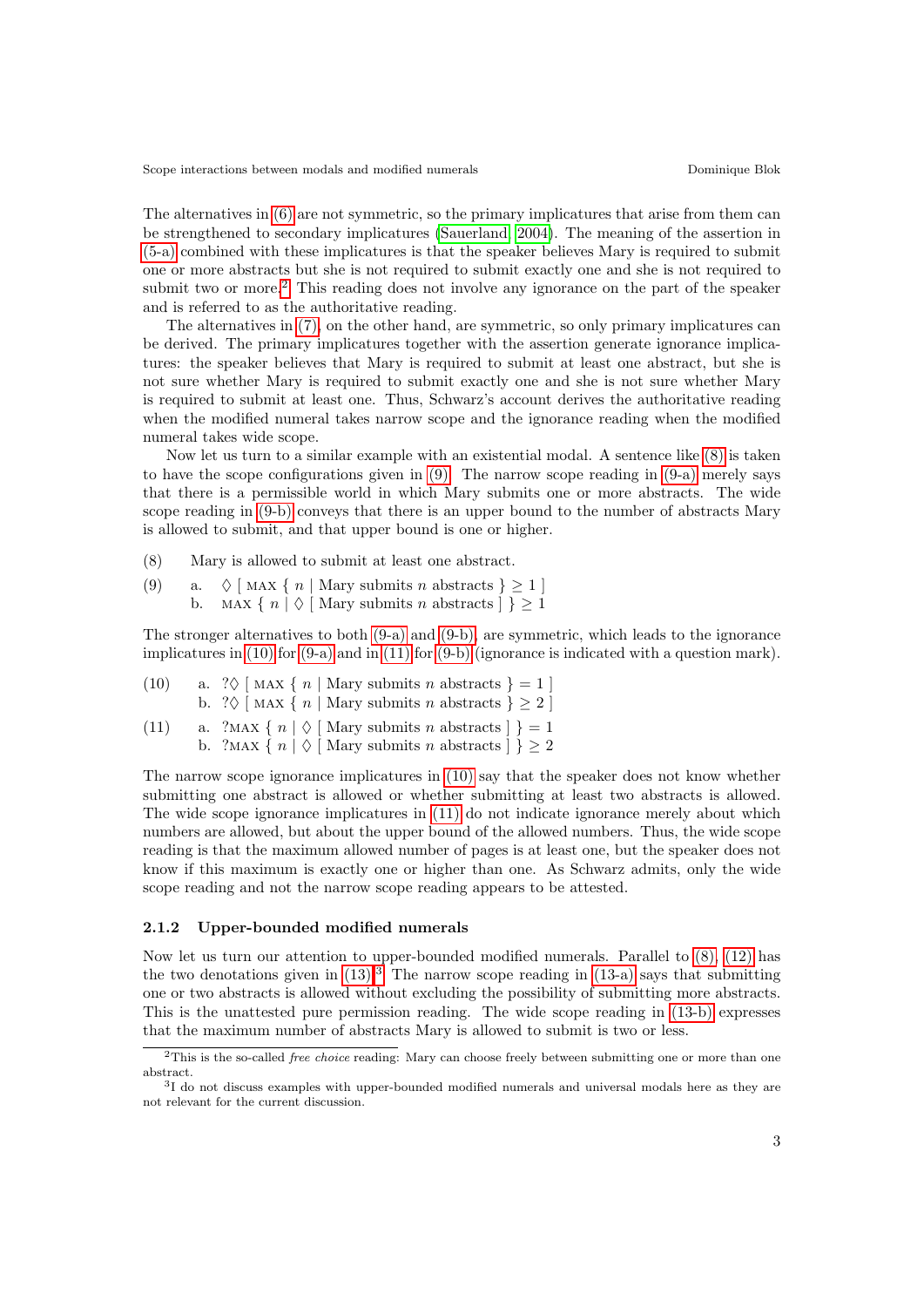- <span id="page-3-0"></span>(12) Mary is allowed to submit at most two abstracts.
- <span id="page-3-2"></span><span id="page-3-1"></span>(13) a.  $\Diamond$  [MAX { n | Mary submits n abstracts } < 2 ] b. MAX {  $n | \Diamond$  | Mary submits n abstracts  $| \rbrace \leq 2$

The stronger alternatives for [\(13-a\)](#page-3-1) and [\(13-b\)](#page-3-2) are given in [\(14\)](#page-3-3) and [\(15\)](#page-3-4) respectively.

- <span id="page-3-3"></span>(14) a.  $\Diamond$  [MAX { n | Mary submits n abstracts } = 2 ] b.  $\Diamond$  [MAX { n | Mary submits n abstracts } < 1 ]
- <span id="page-3-4"></span>(15) a. MAX {  $n | \Diamond$  [ Mary submits n abstracts  $|$ } = 2
	- b. MAX {  $n | \Diamond$  Mary submits n abstracts  $| \Diamond \subseteq 1$

Again, symmetry arises in both cases. This means that only primary implicatures are derived, which leads to ignorance inferences. Parallel to the *at least* cases, the weak narrow scope ignorance inferences (corresponding to [\(13-a\)\)](#page-3-1) convey that the speaker does not know if two is an allowed number or if one or less is allowed, whereas the stronger wide scope ignorance implicatures (corresponding to [\(13-b\)\)](#page-3-2) are about the upper bound: the speaker does not know if the maximum number of abstracts Mary is allowed to submit is two or lower than two.

There are two problems here. The first is that, as mentioned in the introduction of this paper, the weak narrow scope reading that this account derives is not attested. The second is that there is no way to derive the correct authoritative reading. This account has no hope of deriving any kind of an authoritative reading for [\(12\)](#page-2-7) because existential modals lead to symmetric alternatives regardless of where they take scope, and this blocks secondary implicatures. As we have seen, primary implicatures lead to ignorance inferences, so only ignorance readings can be obtained. The chances of deriving the particular authoritative reading that is attested for [\(12\)](#page-2-7) are even lower. As the neo-Gricean accounts derive ignorance readings when the modified numeral takes wide scope and authoritative readings when the modified numeral takes narrow scope, at most would have to scope under the existential modal in the authoritative LF. This kind of a scope configuration can never lead to a strong upper bound because it merely states that the upper bound is there in one permissible world and remains silent about other permissible worlds. In the next section, I show how [Penka](#page-9-4) [\(2014\)](#page-9-4) addresses these issues.

### 2.2 Penka's solution

[Penka](#page-9-4) [\(2014\)](#page-9-4) posits an account that derives the missing authoritative reading for sentences with at most and an existential modal. Her proposal is to decompose at most into an antonymising operator ANT and at least, as in  $(16)$ .

<span id="page-3-5"></span>(16) [at most 
$$
n
$$
] = [[*n*  $\text{ANT}$ ] at least ]

At least is defined as in  $(2-a)$ , repeated here as  $(17-a)$ , and ANT is defined as in  $(17-b)$ .<sup>[4](#page-3-8)</sup>

<span id="page-3-7"></span><span id="page-3-6"></span>(17) a. [at least] = 
$$
\lambda d_d \lambda P_{(d,t)} \cdot \text{MAX}\{n \mid P(n)\} \ge d
$$
  
b. [ANT] =  $\lambda d_d \lambda P_{(d,t)} \cdot \forall d' : d' > d \rightarrow \neg D(d')$ 

In this decomposition account, a sentence like [\(12\)](#page-2-7) has the three LFs in [\(18\).](#page-3-9)

- <span id="page-3-12"></span><span id="page-3-11"></span><span id="page-3-10"></span><span id="page-3-9"></span>(18) a. [allowed [ANT 2 abstracts [ $\lambda d$  [at least  $d \mid \lambda d'$  [Mary submits d'abstracts ]]]]]]
	- b. [ANT 2 abstracts  $\left[\begin{array}{c|c} \lambda d & \text{at least } d & \lambda d' & \text{allowed} \end{array}\right]$  Mary submits d'abstracts []]]]
	- c. [ANT 2 abstracts  $\left[\lambda d\right]$  allowed [ at least  $d\left[\lambda d'\right]$  Mary submits  $d'$  abstracts []]]]]

<span id="page-3-8"></span><sup>&</sup>lt;sup>4</sup>The ANT operator is thus equivalent to at most as defined in  $(2-b)$ .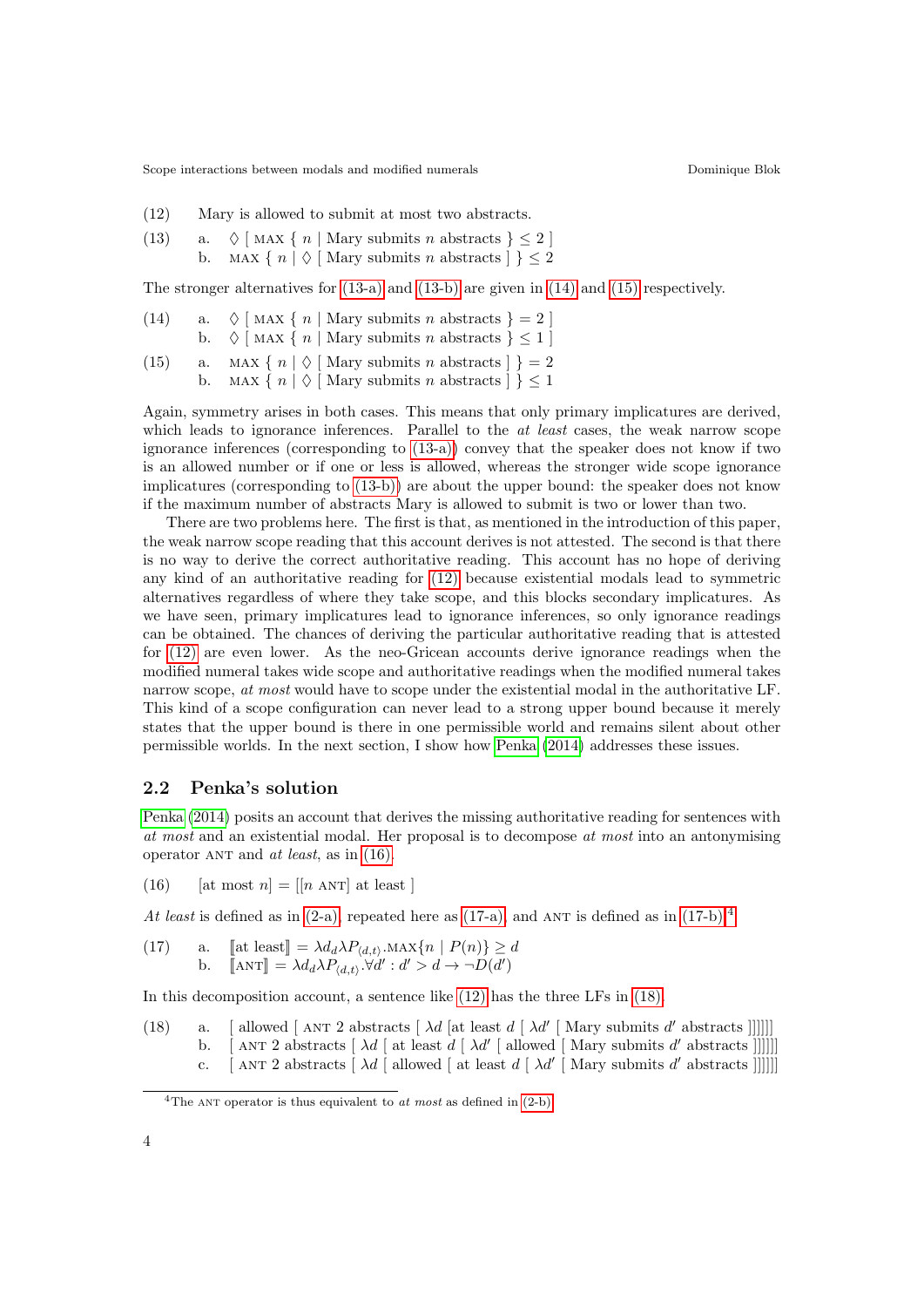[\(18-a\)](#page-3-10) and [\(18-b\)](#page-3-11) have the same truth conditions as [\(13-a\)](#page-3-1) and [\(13-b\)](#page-3-2) respectively, but [\(18-c\),](#page-3-12) where the modal takes scope between the antonymising operator and *at least*, is an LF that is not available in the orignial neo-Gricean account. This LF has the truth conditions in [\(19\).](#page-4-1)

<span id="page-4-1"></span>(19) 
$$
\forall d': d' > 2 \rightarrow \neg \Diamond
$$
 [MAX{ d | Mary submits d abstracts }  $\geq d'$  ] =  $\neg \Diamond$  [MAX { d | Mary submits d abstracts }  $> 2$  ]

These are the desired strong truth conditions for the authoritative reading: it is not allowed for Mary to submit more than two abstracts. For the calculation of the implicatures, Penka assumes the same Horn sets as Schwarz along with the two Horn sets given in [\(20\).](#page-4-2)

<span id="page-4-2"></span>(20) a. 
$$
\{ANT, \varnothing\}
$$
  
b.  $\{\Diamond, \Box\}$ 

The stronger scalar alternatives derived using these four Horn sets are the ones in [\(21\).](#page-4-3)

<span id="page-4-3"></span>(21) a.  $\neg \Diamond$  [MAX  $\{d \mid \text{Mary submits } d \text{ abstracts } \} > 1$ ] b.  $\Box$  [MAX  $\{d \mid \text{Mary submits } d \text{ abstracts } \} = 2 \}$ <sup>[5](#page-4-4)</sup>

These alternatives are not symmetric, so the secondary implicatures in [\(22\)](#page-4-5) are derived. The implicatures are that the speaker believes Mary is allowed to submit more than one abstract and she is not required to submit exactly two. Leaving aside the question of whether these specific implicatures are empirically correct, the derived reading is clearly not an ignorance reading but an authoritative reading that sets a strong upper bound, as desired.

<span id="page-4-5"></span>(22) a. B  $\Diamond$  [MAX {d | Mary submits d abstracts } > 1 ] b. B  $\neg\Box$  [MAX  $\{d \mid \text{Mary submits } d \text{ abstracts } \} = 2$ ]

Although this analysis solves one of the issues the neo-Gricean account suffers from, some problems remain. In the following section I will discuss these problems and argue that they stem from a common core: the fact that class B modifiers always outscope existential modals.

### <span id="page-4-0"></span>3 A new generalisation

### 3.1 The scopal behaviour of class B modifiers

At the end of section [2.1](#page-1-9) I mentioned that the neo-Gricean account has two problems with examples with existential modals and at most: it yields an unattested weak ignorance reading (when the modal takes wide scope) and it does not generate a strong authority reading. While Penka solves the second issue, her account inherits the first one. Penka's LF in [\(18-a\)](#page-3-10) corresponds to a weak reading that merely says that submitting zero, one, or two abstracts is allowed.

[Kennedy](#page-9-5) [\(2015\)](#page-9-5), whose account has the same problem, argues that the strong upper bound of the authoritative reading is a scalar implicature. In other words, [\(23\)](#page-4-6) has the weak truth conditions that the neo-Gricean account predicts and the upper bound is calculated pragmatically because the speaker chose not to say at most three.

<span id="page-4-6"></span>(23) Mary is allowed to submit at most two abstracts.

<span id="page-4-7"></span>However, as the upper bound is not cancellable, as illustrated in [\(24\),](#page-4-7) this does not seem likely.

<span id="page-4-4"></span><sup>&</sup>lt;sup>5</sup>Here ANT has been replaced by  $\emptyset$ ,  $\lozenge$  has been replaced by  $\Box$ , and at least has been replaced by exactly.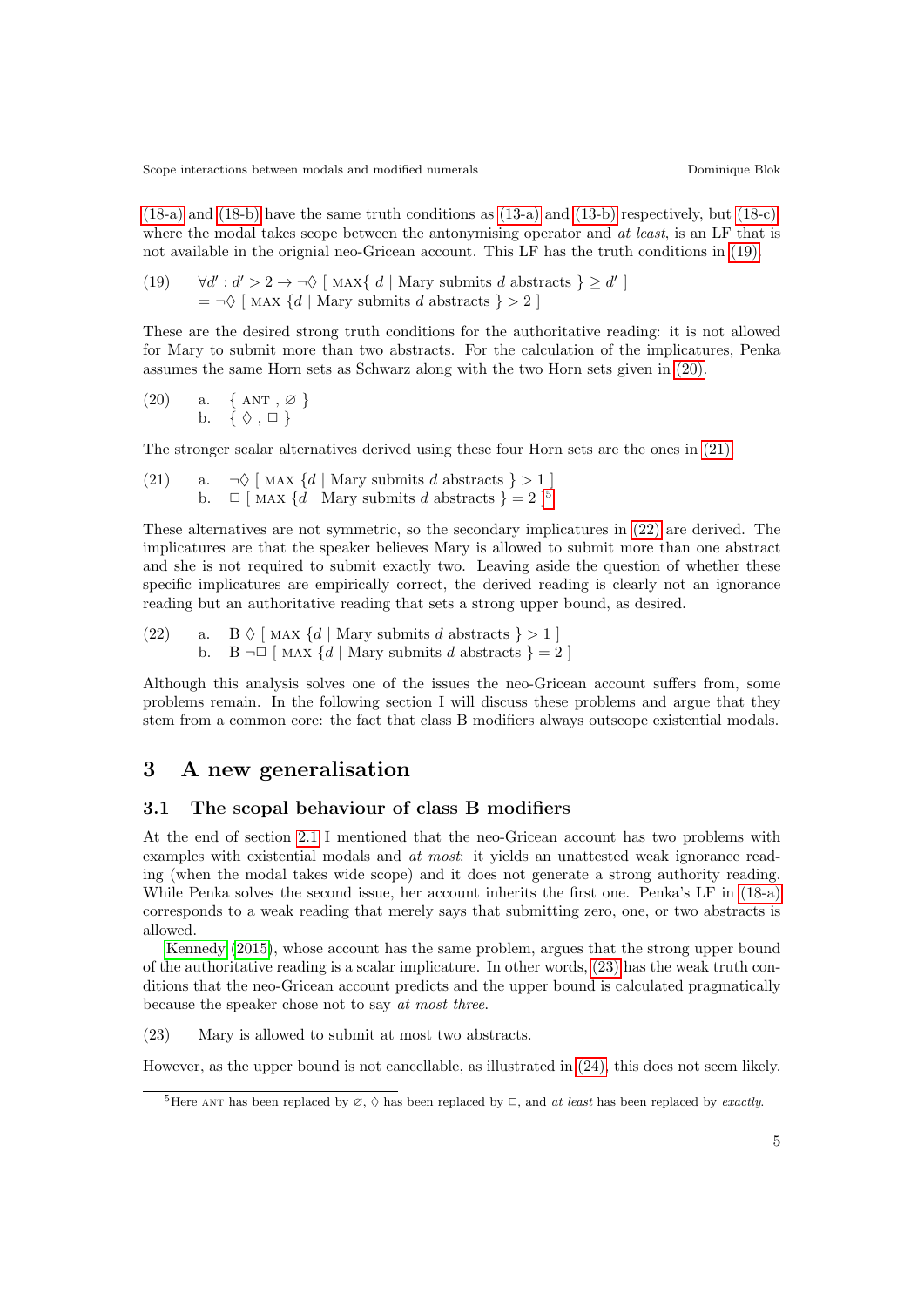#### (24) Mary is allowed to submit at most two abstracts. #In fact, she can submit three.

I believe that [\(24\)](#page-4-7) strongly suggests that the authoritative upper bounded reading should be accounted for in the semantics. The only way to arrive at a reading with a strong upper bound is to say that at most has to take scope over the modal. As we have seen, letting it take scope under an existential modal inevitably leads to truth conditions that are too weak.

A way to get rid of the reading where at most takes narrow scope in Penka's account is to say that ANT has negative features.<sup>[6](#page-5-0)</sup> It has been observed in the literature (Iatridou  $\&$ [Zeijlstra, 2010\)](#page-9-8) that negation outscopes existential modals. If ant displays the same behaviour, this would rule out the LF in [\(18-a\),](#page-3-10) where ant occurs in the scope of the modal. Penka's antonymising operator does not have the semantics of negation in that it does not yield the complement of its prejacent, but Penka could still stipulate that ant is an operator that displays the same syntactic behaviour as negation.

If she takes this route, a potential problem is the fact that at least is a PPI, as illustrated in [\(25\)](#page-5-1) [\(Spector, 2014\)](#page-9-9).

<span id="page-5-1"></span>(25) ??Mary didn't solve at least three problems.

Taking this into consideration, it would be curious if at most were decomposed into an operator with negative features and at least, where at least consistently occurs in the immediate scope of the negative operator. However, Penka could again argue that the semantics and the syntactic behaviour of the elements under discussion should be teased apart: perhaps the *at least* part of the decomposed at most is not the same at least as the at least that occurs by itself. It could be an operator that has the same denotation as *at least* but does not share its syntactic features, one of those features being its PPI-hood.[7](#page-5-2)

While a few stipulations are needed, it seems as though Penka's theory can account for the way at most interacts with existential modals. However, there is one crucial fact that has been overlooked thus far: the data with at least and existential modals suggest that upper-bounded numeral modifiers like at most do not actually behave differently from lower-bounded numeral modifiers like at least. To see this, let us reconsider  $(8)$ , repeated here as  $(26-a)$ .

- <span id="page-5-4"></span><span id="page-5-3"></span>(26) a. Mary is allowed to submit at least one abstract.
	- b. Mary is allowed to submit more than one abstract.

As we saw in section [2.1,](#page-1-9) these kinds of examples are predicted to give rise to two different types of ignorance readings in Schwarz's neo-Gricean account (cf.  $(9)-(11)$ ): one where the speaker claims that the maximal allowed number of abstracts Mary submits is at least one (but she does not know the exact maximum), and one where the speaker merely claims that submitting at least one abstract is allowed (but she does not know if submitting exactly one is allowed or if submitting more than one is allowed). This weaker reading seems absent for [\(26-a\);](#page-5-3) one clearly gets the impression that there is a maximum number of abstracts Mary is allowed to submit. The weaker reading does seem to be available when we use *more than*, as in [\(26-b\).](#page-5-4)

Schwarz claims that the weaker reading is not visible because it is blocked by the existence of the stronger one. To test this claim, let us consider a scenario where only the weak reading would be felicitous. Say that there is a high demand for instant formula, and the manifacturers are unable to keep up with this demand. For this reason, a particular retail chain has a rule that customers are only allowed to buy one box of instant formula at a time. After some

<span id="page-5-2"></span><span id="page-5-0"></span><sup>6</sup> I would like to thank Yaron McNabb for suggesting this to me.

<sup>7</sup>This would tie Penka to a syntactic story of PPI anti-licensing. Under a semantic account, it is not possible for two expressions to share the same truth conditions and for only one of those expressions to be a PPI.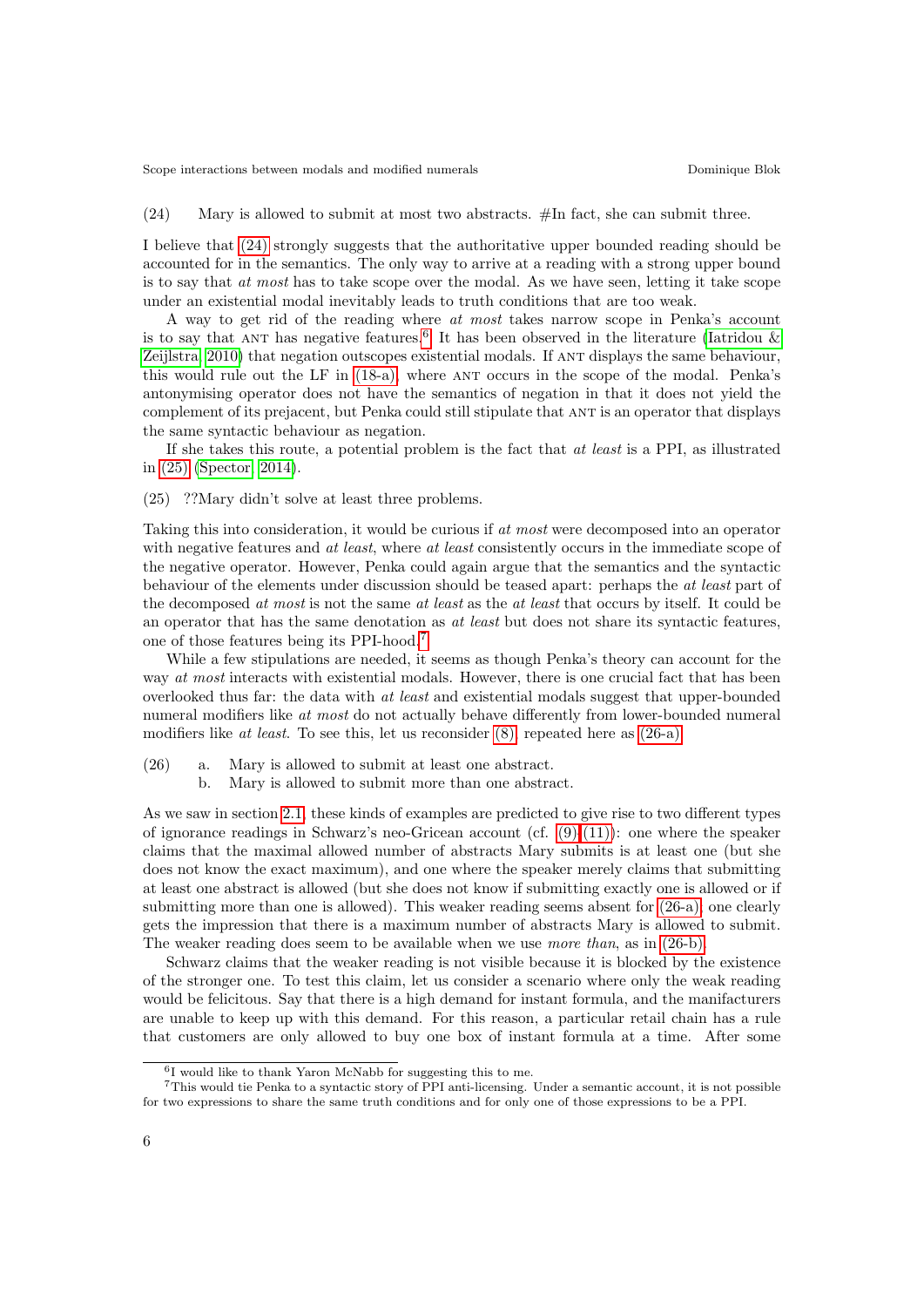time, the manifacturers manage to catch up with the high demand, so the rules are loosened. However, there is some confusion about what the new rules are. One store manager has said that customers are now allowed to buy a maximum of two boxes at a time, and that the boxes will be sold in packages of two to facilitate transport. In other words, it is only possible to buy exactly two boxes. Another store manager has announced that there no longer is a maximum, so customers can buy as many boxes of instant formula as they want. She has also said that the boxes will be sold in packages of three, which means customers can buy three or more boxes. David is talking to someone who is not aware of the recent changes; this person thinks that customers are still allowed to buy only one box of formula. David does know that the rules have been changed, but he does not know which store manager to believe. David says:

(27) I'm not entirely sure about the current rules, but I know you're allowed to buy { more than one box  $/ \#$  at least two boxes  $\}$  now.

In this scenario, David uses at least two in a situation where he is not sure whether buying exactly two boxes is allowed or whether buying at least three boxes is allowed, which corresponds exactly to the weak narrow scope reading. The fact that this sentence is not felicitous in the context indicates that the weak reading that arises when at least takes scope under an existential modal is simply not there. By extension, the data point towards the conclusion that lowerbounded class B modified numerals, like their upper-bounded counterparts, take scope over existential modals.

What about universal modals? At most seems to be able to scope both over and under universal modals.  $(28-a)$  has the reading in  $(28-b)$ , where at most takes narrow scope. This says that Mary submits two or fewer abstracts in all permissible worlds. It also appears to have the wide scope reading in  $(28-c)$ , which says that the number of abstracts Mary submits in every permissible world is two or lower (i.e. the minimum requirement is two or less). This is an ignorance reading that is compatible with Mary being allowed to submit more than two abstracts, as illustrated in [\(29\).](#page-6-3)

- <span id="page-6-1"></span><span id="page-6-0"></span>(28) a. Mary is required to submit at most two abstracts.
	- b.  $\Box$  [MAX { n | Mary submits n abstracts }  $\leq 2$  ]
		- c. MAX {  $n \mid \Box$  [ Mary submits n abstracts ] }  $\leq 2$
- <span id="page-6-3"></span><span id="page-6-2"></span>(29) I'm not sure how many abstracts Mary has to submit, but I know she's required to submit at most two. She may actually choose to submit three abstracts though.

Unfortunately it is not possible to see where *at least* takes scope with respect to universal modals as both scope configurations lead to the same truth conditions.<sup>[8](#page-6-4)</sup> Since at most and at least behave the same way in their interactions with existential modals, the null hypothesis should be that they also display the same behaviour in their interactions with universal modals.<sup>[9](#page-6-5)</sup>

<span id="page-6-4"></span><sup>8</sup>The denotations corresponding to the two scope configurations of [\(i-a\)](#page-6-6) are given in [\(i-b\)](#page-6-7) and [\(i-c\)](#page-6-8) (repeated from [\(4\)-](#page-1-1)[\(5\)\)](#page-1-2). [\(i-b\)](#page-6-7) says that Mary submits one or more abstracts in all permissible worlds. This is equivalent to [\(i-c\),](#page-6-8) which says that the maximum number such that Mary submits that many abstracts in all permissible worlds is one or higher.

<span id="page-6-8"></span><span id="page-6-7"></span><span id="page-6-6"></span><sup>(</sup>i) a. Mary is required to submit at least one abstract.

b.  $\Box$  [ MAX { n | Mary submits n abstracts } > 1 ]

<span id="page-6-5"></span>c. MAX {  $n \mid \Box$  [ Mary submits n abstracts  $\big]$  }  $\geq 1$ 

<sup>&</sup>lt;sup>9</sup>The only differences one would expect have to do with the fact that *at most* is downward entailing. As some universal modals are said to be PPIs [\(Iatridou & Zeijlstra, 2013;](#page-9-10) [Homer, 2015\)](#page-9-11), this could mean that these modals have to outscope at most but not the upward entailing at least.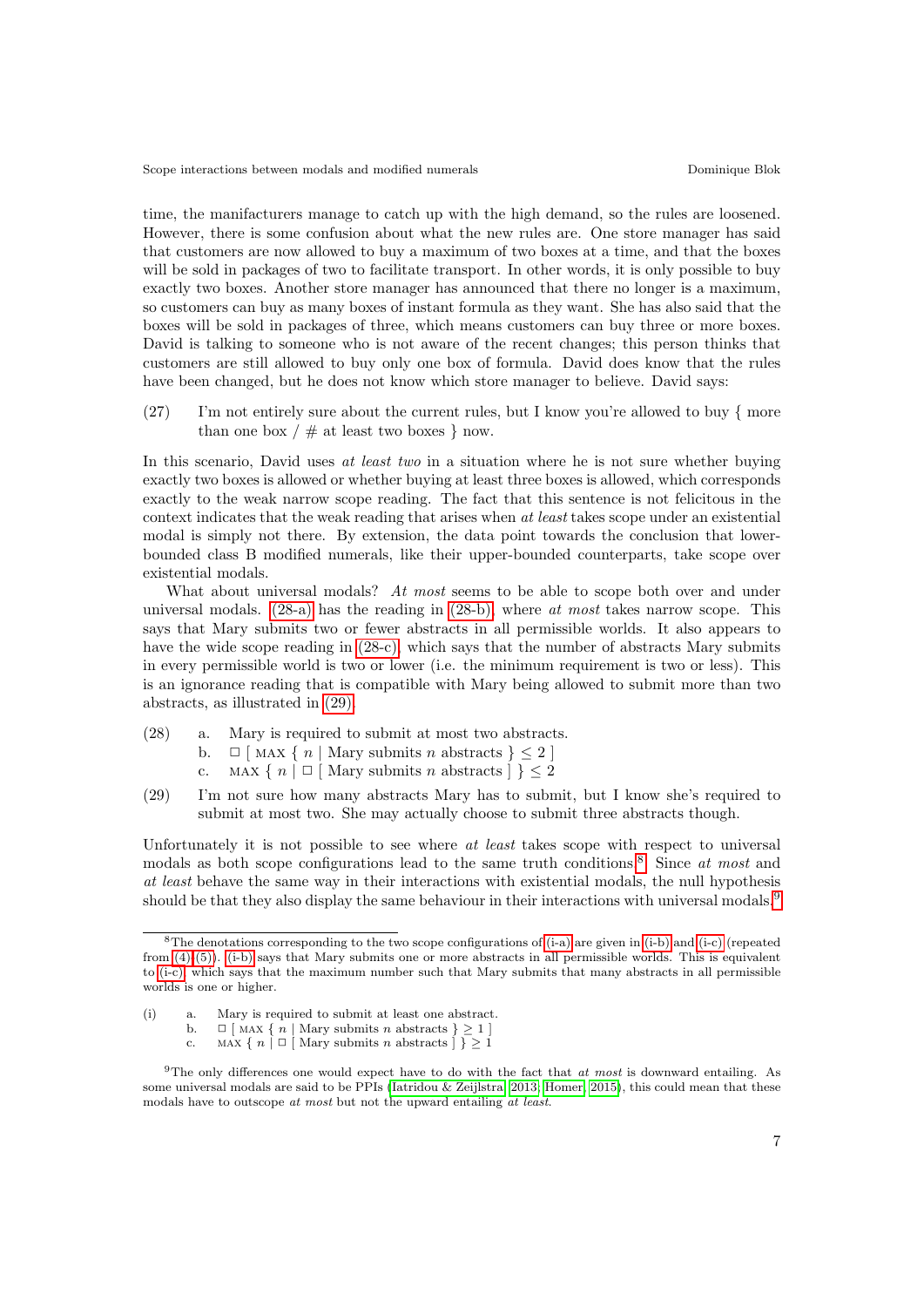Thus, the most plausible hypothesis seems to be that class B numeral modifiers outscope existential modals and can scope both over and under universal modals. More evidence for these claims come from finite clause islands. It is known that quantifier raising over finite clause boundaries is not possible (e.g. [Fox, 2000\)](#page-9-12) so these kinds of islands are a good way to test if certain scope configurations are possible. Let us see what happens when we force modified numerals to take scope below existential modals by putting them in a finite clause island. As can be observed in [\(30-a\),](#page-7-0) class A modifiers seem quite comfortable in this position. The class B modifiers in [\(30-b\),](#page-7-1) on the other hand, do not accept being forced to take scope under existential modals.[10](#page-7-2)

<span id="page-7-1"></span><span id="page-7-0"></span>(30) a. It is allowed that you write  $\{$  fewer than  $\}$  more than  $\}$  five pages. b.  $#$ It is allowed that you write { at least / at most } five pages.

The examples in [\(30-b\)](#page-7-1) are only acceptable in echoic contexts, for example as a reply to the question if writing at least or at most five pages is allowed. As exemplified by the dialogue in [\(31\),](#page-7-3) where a PPI is licensed in the scope of negation, echoic contexts allow all sorts of constructions that are normally ruled out. Therefore, the fact that echoic contexts may license the examples in [\(30-b\)](#page-7-1) does not say much.

<span id="page-7-3"></span>(31) A: Did you see someone? B: No, I didn't see someone.

Now let us turn to cases where modified numerals are trapped in finite clause islands under universal modals. These examples are all felicitous and do not require an echoic context to be licensed. This shows that class B numeral modifiers do not mind occurring in the scope of a universal modal.

(32) a. It is required that you write  $\{$  fewer than  $\}$  more than  $\}$  five pages. b. It is required that you write  $\{$  at least  $\}$  at most  $\}$  five pages.

A final piece of evidence for the generalisation I am defending comes from interactions with epistemic modals. [\(33\)](#page-7-4) shows that at most also takes scope over epistemic existential modals (pace [Kennedy, 2015\)](#page-9-5), yielding a reading where the evidence rules out the possibility that there are more than four burglars in the building.

<span id="page-7-4"></span>(33) Police evidence suggests there may be at most four burglars in the building.

In sum, the data discussed in this section point towards the conclusion that class B modifiers must outscope existential modals but can occur in the scope of universal modals. As lowerbounded and upper-bounded class B modifiers appear to take scope the same way, a theory like Penka's that decomposes at most but not at least is probably not on the right track. In the next section I discuss some more consequences of these observations.

<span id="page-7-2"></span><sup>&</sup>lt;sup>10</sup>Some of my anglophone informants found 'it is allowed that  $\varphi$ ' a bad construction. In Dutch, however, the construction is perfectly fine, and the Dutch data are the same as the English data provided by those speakers who did accept the 'it is allowed that' construction:

<sup>(</sup>i) a. Het is toegestaan dat je { minder / meer } dan vijf pagina's schrijft. It is permitted that you { fewer / more } than five pages write. 'It is permitted that you write { fewer / more } than five pages.'

b. #Het is toegestaan dat je { minstens / hoogstens } vijf pagina's schrijft. It is permitted that you { at least / at most } five pages write. 'It is permitted that you write { at least / at most } five pages.'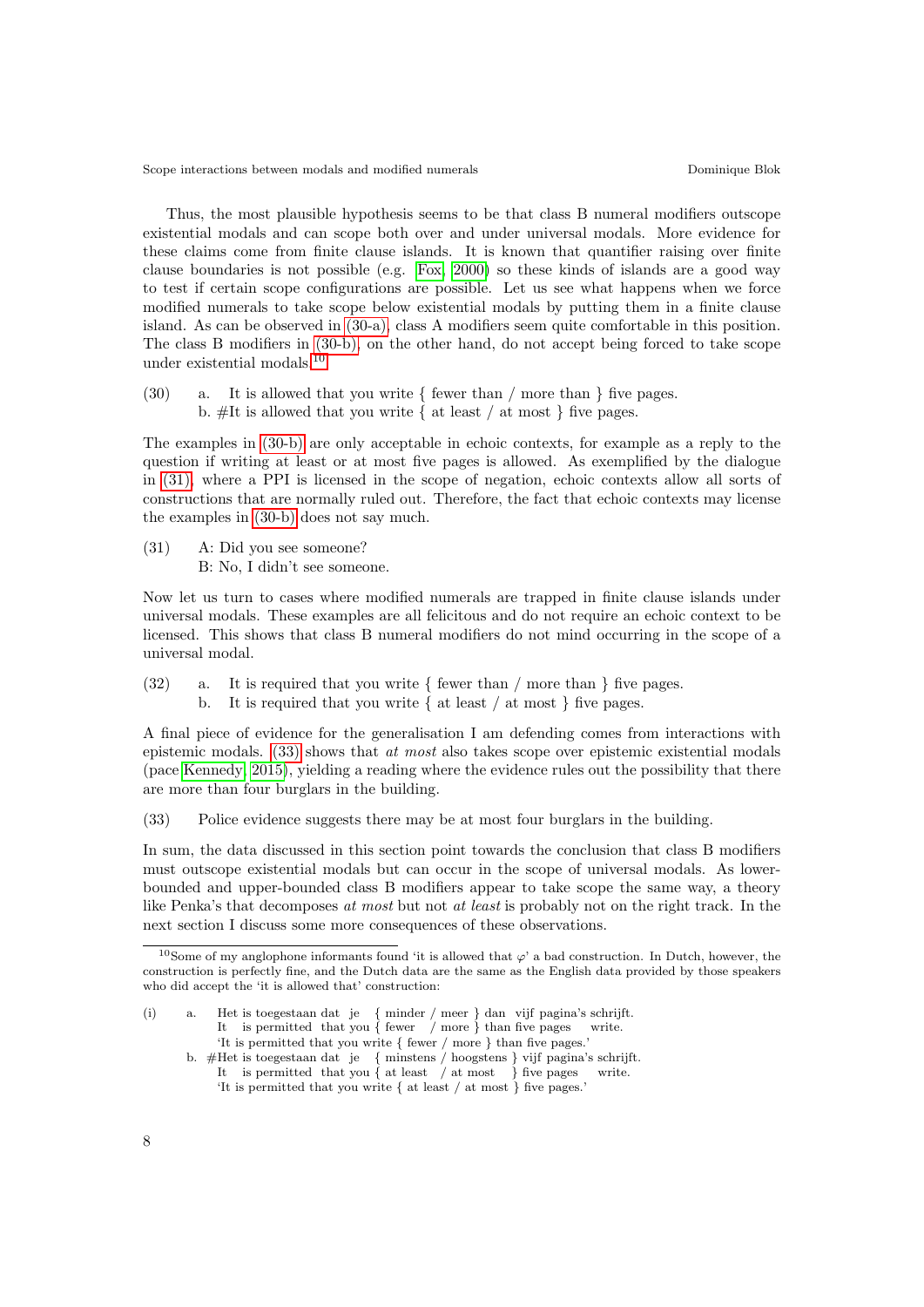### 3.2 Further consequences

As far as I am aware, all current theories of modified numerals use scope to derive the two readings that arise when a modified numeral interacts with a modal (the neo-Gricean accounts in Büring, 2008; [Schwarz, 2011,](#page-9-2) [2013;](#page-9-14) [Kennedy, 2015](#page-9-5) but also accounts in other frameworks such as [Nouwen, 2010;](#page-9-1) [Coppock & Brochhagen, 2013\)](#page-9-3). If class B modifiers must indeed take scope over existential modals, this presents a problem for all these accounts. While some authors argue that sentences with *at least* and an existential modal only give rise to ignorance readings (e.g. [Schwarz, 2011;](#page-9-2) [Penka, 2014\)](#page-9-4), it is clear that this is not so for cases with at most and an existential modal. Examples like [\(12\),](#page-2-7) repeated here as [\(34\),](#page-8-0) have both an authoritative reading and an ignorance reading.

<span id="page-8-0"></span>(34) Mary is allowed to submit at most two abstracts.

If the modified numeral always takes scope over the modal, these two readings cannot be said to be derived from two different scope configurations. We must therefore find another way of accounting for the two readings of examples like [\(34\).](#page-8-0)

As for cases with universal modals, which display the same ambiguity as [\(34\),](#page-8-0) there are two theoretical possibilities. Either we propose that their two readings, too, must be accounted for in a different way, or we maintain that their ambiguity arises from scope interactions. The latter option involves proposing two different analyses for authoritative and ignorance readings: one for cases with universal modals and another for cases with existential modals. For this reason, the former option seems preferable. This would mean that we need a new theory of modified numerals that treats the scope interactions between modified numerals and modals and the authoritative and ignorance readings they give rise to as two separate phenomena.

Another argument for such a theory comes from the Heim-Kennedy generalisation, which states that degree quantifiers can bind their trace across modals but not across nominal quantifiers [\(Heim, 2000\)](#page-9-15). Assuming, as I have done in this paper, that modified numerals are indeed degree quantifiers, this would mean that they should be unable to outscope universal quantifiers in examples such as [\(35\).](#page-8-1)

<span id="page-8-1"></span> $(35)$  Every student submitted { at least / at most } two abstracts.

This seems to be the case: the wide scope reading, given in [\(36\),](#page-8-2) is that the maximum number of abstracts such that all students submitted that many abstracts is two or lower, which means that the number of abstracts submitted by the student who submitted the least amount of abstracts is two or lower. This lower bound reading is not attested.

### <span id="page-8-2"></span>(36) MAX {  $n | \forall x$  [ student $(x) \rightarrow x$  submits n abstracts  $| \} \leq 2$

It seems to me that sentences like [\(35\)](#page-8-1) also have two readings (pace [Penka, 2014\)](#page-9-4). The most obvious reading is the reading where the speaker has full knowledge of the situation (parallel to the authoritative reading) and conveys that different students submitted different numbers of abstracts, and they all submitted two or more/less. The other reading is the ignorance reading: there is a specific number such that every student submitted that many abstracts. The speaker does not know what that number is, but she knows it is two or more/less.

Class B modified numerals thus appear not to be able to outscope universal quantifiers, but they do give rise to two readings when they occur in sentences with universal quantifiers. Therefore, examples with universal quantifiers and modified numerals are another case where we do see an ignorance reading and a non-ignorance (variation) reading but where we do not want to say that scope is responsible for this. Both the examples with existential modals and the